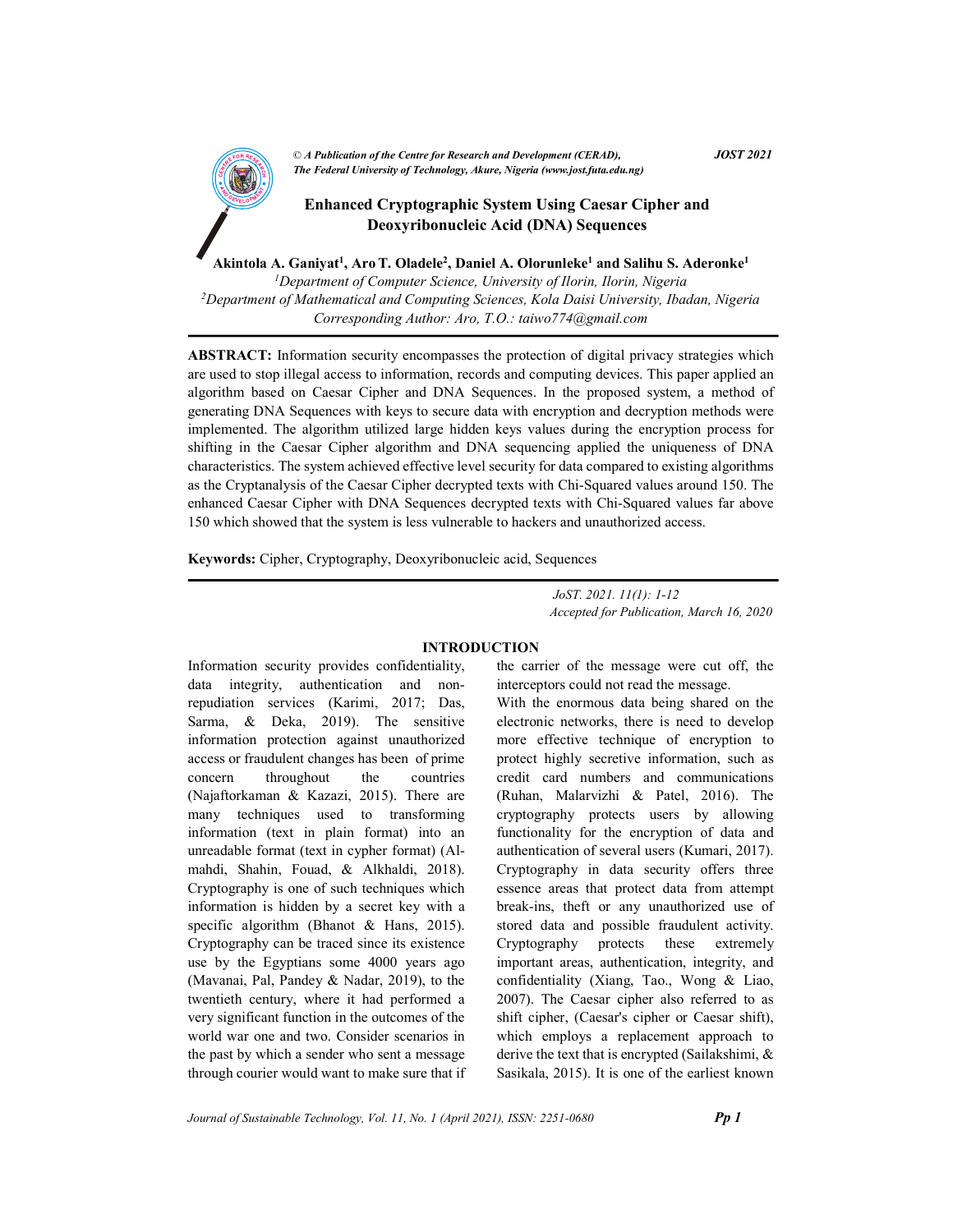cryptographic systems which was first used by Julius Caeser 50 BC (Lin & Tong, 2018).

The disadvantage of Caesar cipher is that it can be broken easily, even in cipher-text situation only. Several techniques have been discovered to crack text in cipher from the application of frequency analysis and pattern words. One of the methods is using brute force to pair the distribution of the letters of frequency. This is possible because they are only limited numbers of possible shifts; 26 in English (Jain, Dedhia & Patil, 2015). Also, the techniques of DNA sequence can be used to enhance the Caesar Cipher algorithm for stronger encryption and make it more difficult to decrypt. Caesar cipher is the simplest method of cryptography that could be quite easily decoded by a hacker because of its simplicity and size of encryption (Purnama & Rohayani, 2015). However, Caeser Cipher can be enhanced with DNA sequences to further strengthen data or information security.

The nucleotides are specific molecules which create DNA. The only four nucleotides that are being in use are Adenine (A), Thymidine (T), Guanine (G), and Cytosine (C) (Soni, Soni, Sandeep & Mathariya, 2012). Strand of a DNA is considerably comparable to exceedingly lengthy sentence that employs only four letters. DNA has two strands like a zipper and the nucleotides. The two-strand is the key to how DNA can replicate itself. It could certainly occur because one strand is a complement to another strand. A continuously pair up with T and G constantly pair up with C. For the reason, it is called base pairs. The work by (Dubey, Saxena & Gond, 2015) gave an idea in understanding the ideologies and some methods of the new innovative steganography and cryptography through DNA. From studies, most approaches based on Caeser Cipher are either single shift or double shifts (Enas, Imran, & Farah, 2014), but the problem of easy decryption still lingers. Enhanced approaches are needed to better secure data by doing multiple shifting and transformation of Cipher text using another Cryptographic mechanism (Balogun, Sadiku & Mojeed, 2017).

This paper came up with an improved approach of information security for cryptographic system using the combination of Caesar cipher and deoxyribonucleic acid sequences

#### RELATED WORK

Dixit, Trivedi, Gupta, Yadav and Singh, (2019) presented a metamorphic cryptography Deoxyribonucleic Acid (DNA) based cryptography to achieve cryptographic strength. Plaintext message which contained sensitive information was converted into its corresponding ASCII values. The ASCII values obtained then changed into corresponding binary values. Also, the study applied a binary index compression technique to reduce data up to 50% which improved payload capacity. The output of the steps was converted into sequences of DNA nucleotides. Concept of steganography is implemented with the help of LSB algorithm. The proposed metamorphic algorithm is secure as it utilizes the concept of DNA, have higher payload capacity as it uses binary index compression technique and simple to implement as the LSB algorithm is used for hiding purposes.

Al-Mahdi, Shahin, Fouad and Alkhaldi, (2018) used asymmetric DNA binary cryptography algorithm to encrypt and decrypt plaintext information. The study introduced mathematical algorithm to generate a strong secret key from the DNA of different multiple living creatures. The encryption process was implemented using another 16 keys which randomly produced from the secret key. The efficiency and confidence of the proposed algorithm were evaluated based on encryption and decryption time, avalanche effect and the resistance of the secret key against the attack.

Fernandez, Juan, Adrian, Silva and Terren (2018) designed a DNA binary cryptography that was symmetric, which performed encryption and decryption on the information in plain text. The significance of the study was of two folds: First, an algorithm in mathematical form was introduced to produce more secured secret key employing the DNA of diverse many living creatures. At phase two, the encryption process was implemented with another 16 keys which were generated randomly from the secret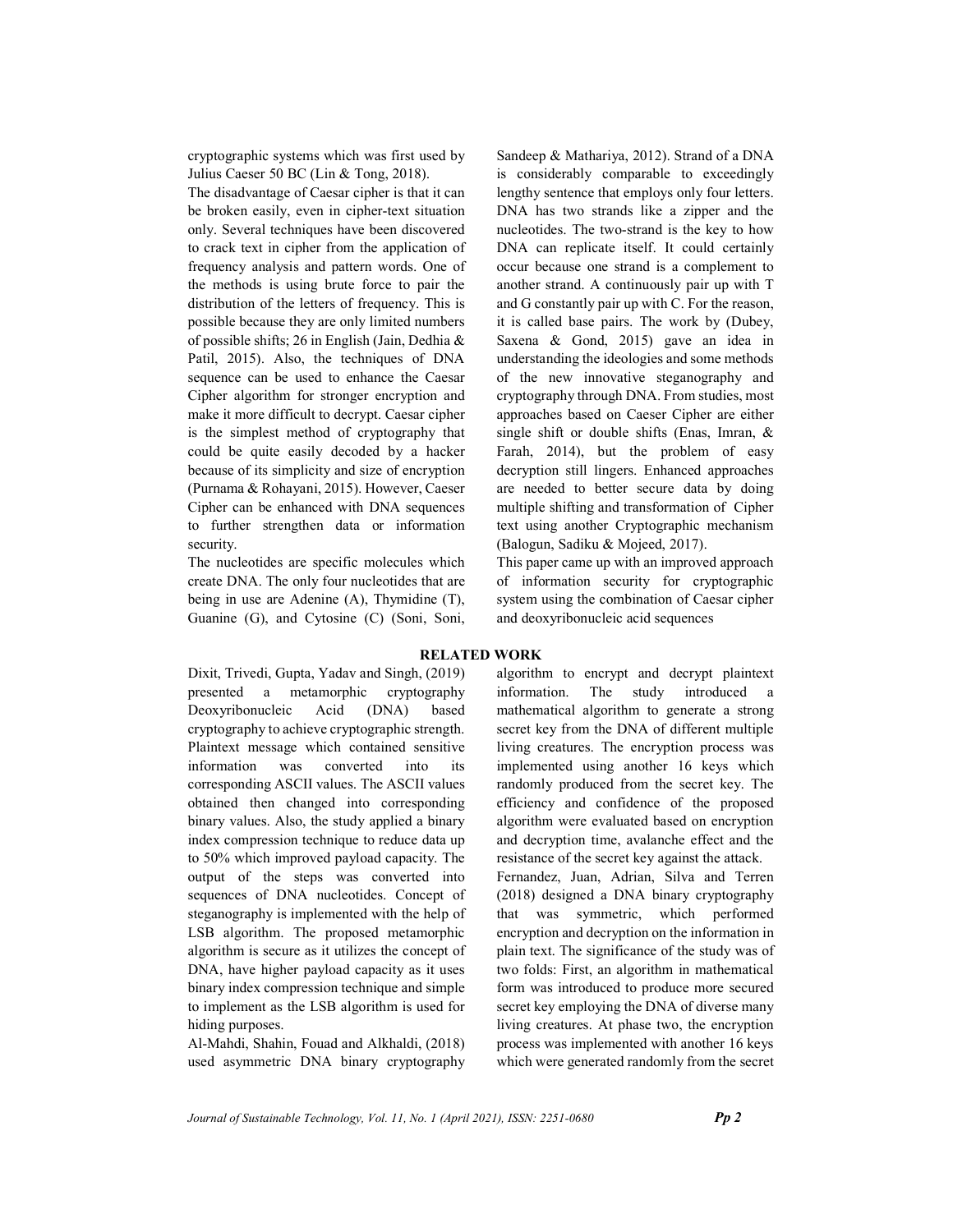key. The effectiveness of the developed system was evaluated in terms of the time of encryption or decryption, avalanche effect and the resistance of the secret key against the attack.

Balogun et al. (2017) developed a new enhanced model of Caesar cipher for improved security using multiple encryption techniques, whereby an already-encrypted message was encrypted one or more times using the same or different algorithm. The new model worked by wrapping a plaintext message in three crypto wrappers and each encryption/decryption phase used a different shift key from the other. The model supports both uppercase and lowercase characters. However, the model did not encrypt/decrypt numbers, special characters, whitespace, and file types such as word document, binary, or pdf files, but only text files. Most importantly, the new enhanced model can provide improved security of message by encrypting a plaintext message three times; in this way, brute-forcing or an exhaustive key search will be difficult to perform; thus, making cryptanalysis almost a mirage.

Ruhan Malarvizhi and Patel (2016) proposed a novel system based on cryptography of DNA, which enhanced the data security aspects being transferred across a network. The study introduced a Feistel inspired structure and adding complex operations to it. One Time Pad was applied for key production, which provided distinct key each time by application of a random function. It made the system difficult and also to prevent the attackers to achieve any brute force attacks. The results showed that the integrity and confidentiality of the data were maintained and the Feistel inspired structure for DNA cryptography using a one-time pad for the generation of a key to produce an efficient encryption rate.

Jain, Dedhia and Patil (2015) improved Caesar algorithm to conquer some of the drawbacks and downsides of Caesar cipher. For replacement, a randomized method was used, which was combined with double columnar transposition method to maximize the strength. Cryptanalysis was performed on the algorithm being modified, it was challenging to break using frequency analysis. Heuristically, it is not an easy task to crack the algorithm by brute force technique since the attacker needs to attempt a complete of key length raised to 256 diverse key combinations. The algorithm provided security which was limited by using an encryption algorithm and symmetric key approach instead of an asymmetric key.

Sailakshimi and Sasikala (2015) develop a procedure to improve Caesar cipher with the generation of random number method for key generation methods. The authors include classical cipher with modern cipher properties; encryption which was achieved by applying columnar transposition with arbitrary random order column selection. The proposed approach was a mixed method of classical and modern cipher properties. The procedure gave an enhanced Security with high throughput and occupied minimum memory space.

Omolara, Oludare and Abdulahi, (2014) proposed a hybridized technique by the combination of Caesar cipher and Vigenere cipher to amplify the diffusion and confusion characteristics of cipher text, the study used methods from current ciphers such as xoring key to the first letter of plain text, xoring first letter of the plain text to second letter and so on. The limitation of the research work was that it used less key values for shifting in Caesar Cipher algorithm.

Imran and Abdulkareem, (2014) presented an enhanced method for Caesar cipher which uses modulo 26 with a fixed key and scrambles its characters for difficult cryptanalysis purpose. Also, the key formulation is based on various methods such as the address of the message, the length of the first word, and the number of words in the first line.

Goyal and Kinger (2013) performed changes to old Caesar cipher where the key size was kept fixed as one, it was difficult to break by using cryptanalysis. While the substitution was checked by the index of the alphabet, if the index was even then the key is increased value by one, else if the index was odd then the keyvalue was decreased by one. The weakness of the method was that it used less key values for shifting in the Caesar Cipher algorithm.

From the review of related literatures, the limitation of the studies stated is the use of low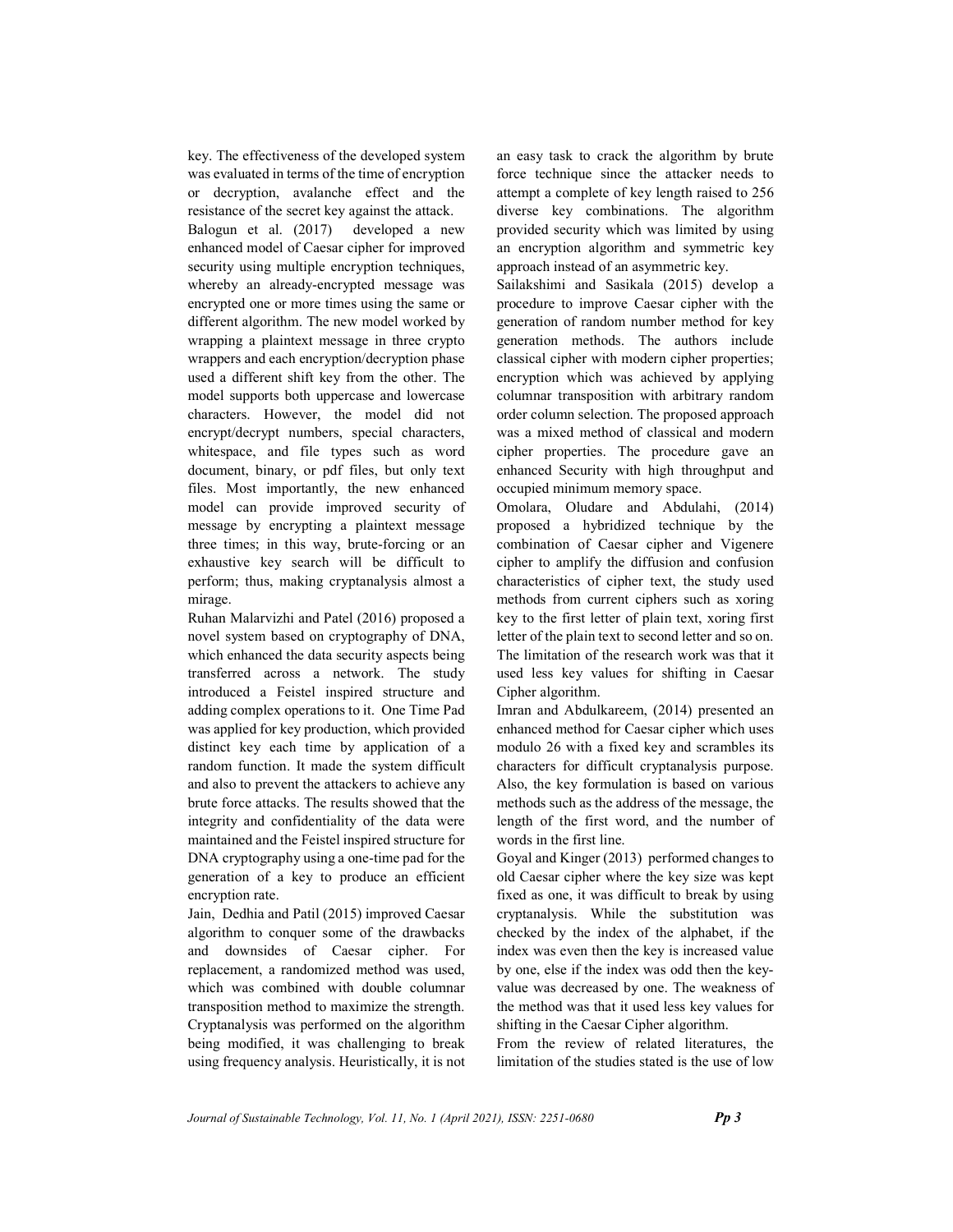key values for shifting in their respective algorithms with major emphasis on the Caesar Cipher Algorithm, which this study has attempted to resolve by a Cryptography of the existing Caesar Cipher algorithm with DNA sequences which is largely a new concept that will further strengthen data security when compared with the related works reviewed.

# **METHODOLOGY**

In this study cipher text from Caesar cipher was used as an input in bioinformatics algorithm Decryption and encryption bio-informatics techniques were based on properties of DNA such as replication, translation and transcription. A DNA was applied to generate a new key scheme. The encrypted text characters were scrambled in such a way that if an attempt is made to decrypt the cipher text it would be difficult or impossible to achieve. The block diagram of the enhanced Caeser cipher with DNA sequence system is shown in Figure 1.



Figure 1: Enhanced Caser Cipher with DNA Sequence

Journal of Sustainable Technology, Vol. 11, No. 1 (April 2021), ISSN: 2251-0680 Pp 4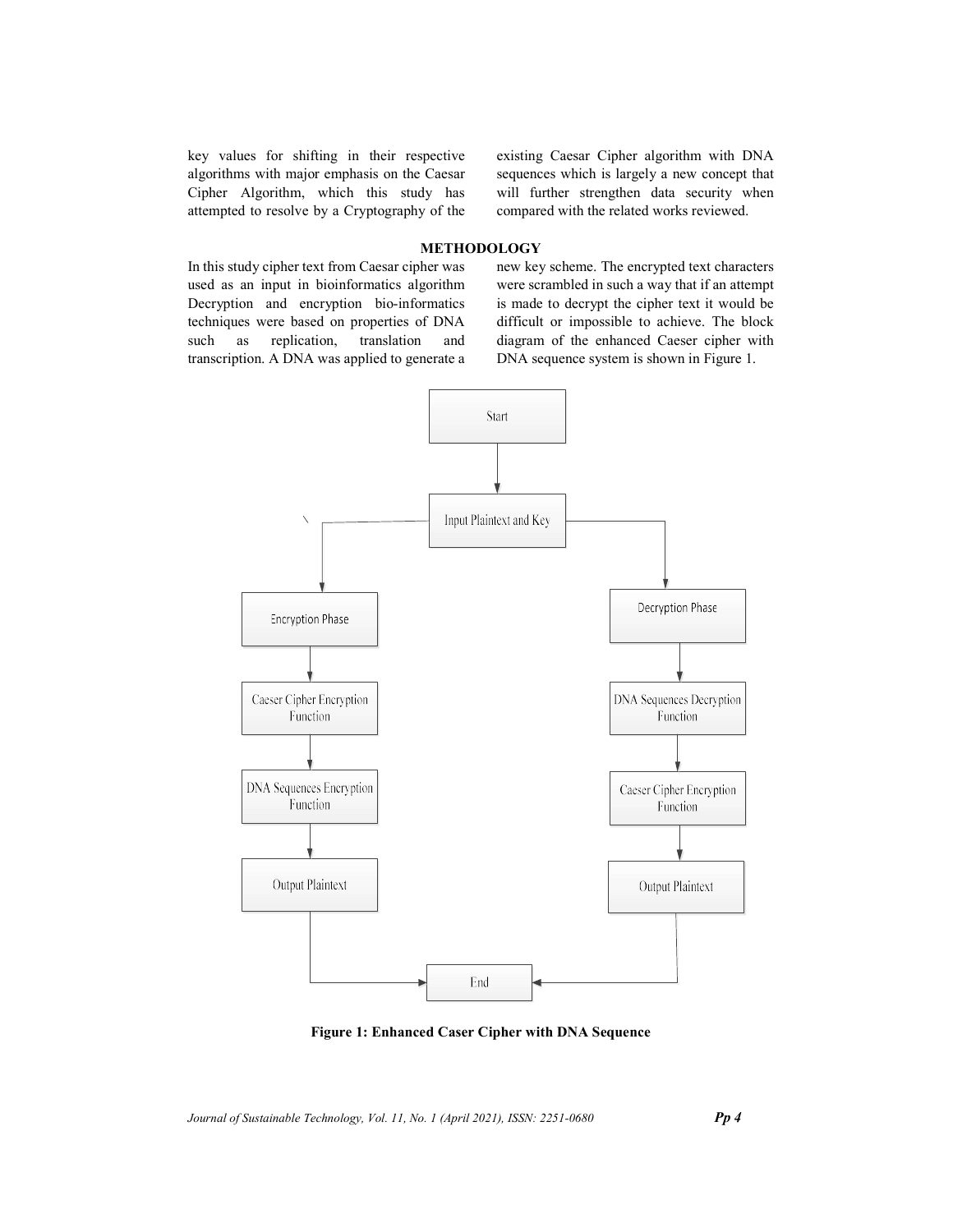Enhanced Caeser Cipher System Approach

The enhanced Caeser cipher developed entails different stepwise algorithms, this is described in the following subsections:

### Caesar Cipher Encryption Algorithm

Step 1: Input the plaintext

Step 2: Input the integer value for the key

Step 3: Change the alphabet into the number that goes with its order in the alphabet initial from 0, and label this numeral  $X$  (A=0, B1,  $C=2, \ldots, Y=24, Z=25$ 

Step 4: If key >0 then shift forward by key value Step 5: Calculate:  $Y = (X + Key) \mod 26$ Step 6: If key<0 then shift backward by key value

Step 7: Calculate:  $Y = (X + (-key)) \mod 26$ Step 8: Print outs the calculation Y

#### Bioinformatics Encryption Algorithm

Step 1: Convert input data into binary

Step 2: Binary data into A, T, G AND C letters Step 3: Key-value from server

Step 4: Apply complementary rules step 2 and 3

Step 5: Apply XOR operation between the output from step 4

Step 6: Convert output from step 5 into the DNA sequence

Step 7: Convert DNA sequence into ASCII Values

Step 8: Convert into Binary format (cipher data)

### Caesar Cipher Decryption Algorithms

Step 1: Take the cipher text

Step 2: Take the key for integer value

Step 3: Change the num into the alphabet that goes with its order in the alphabet initial from 0, and label this numeral X (0=A, 1B, 2=C, ..., 24=Y, 25=Z)

Step 4: If key <0 then shift forward by key value Step 5: Calculate:  $Q = (-X + Key)$  mod 26

Step 6: If key<0 then shift backward by key value

Step 7: Calculate:  $Q = (-X + \text{key}) \text{ mod } 26$ 

Step 8: Printouts the calculation Q

### Bioinformatics Algorithm

Step 1: Convert cipher data (binary format) into ASCII value of DNA sequence

Step2: Convert DNA sequence (output) from step 1 into Binary sequence

Step 3: Convert binary into a DNA sequence

Step 4: Key-value from server

Step 5: Apply a complementary rule for step 3 and 4

Step 6: XOR operation between step 3 and step 4 after step 5

Step 7: original binary format after step 6

In the binary format, 0 complement is 1 and 1 complement is 0. Hence 00 and 11 are a complement to each. 01 and 10 also complement. Here A is 00, T is 11, G is 01, C is 10 and ASCII value of G is 71, C is 67, A is 65, T is 84.

## Cryptanalysis of the Caesar Cipher and Enhanced Caeser Cipher with DNA **Sequences**

The Cryptanalysis process for this study used Chi-Squared formula to locate algorithm vulnerabilities and break them into cryptography systems. The Caesar Cipher and enhanced Caesar cipher with DNA sequence are cracked with different unique keys so that all of them can be tested and scored to measure closeness to the English words or texts by using Chi-Squared.

#### Chi-Squared Statistic

It is a measure of the differential degree of two categorical distributions as presented in Equation (1)

$$
x^2 = \sum \frac{(O-E)^2}{F} \tag{1}
$$

 $x^2$  = Chi Squared obtained

- $\Sigma$  = Sum of observed and expected score
- $0 = Observed score$
- $E =$ Expected score

## Replication and Transcription Processes

The summary of DNA Sequences Structure detailing its Replication and Transcription processes is shown in Table 1.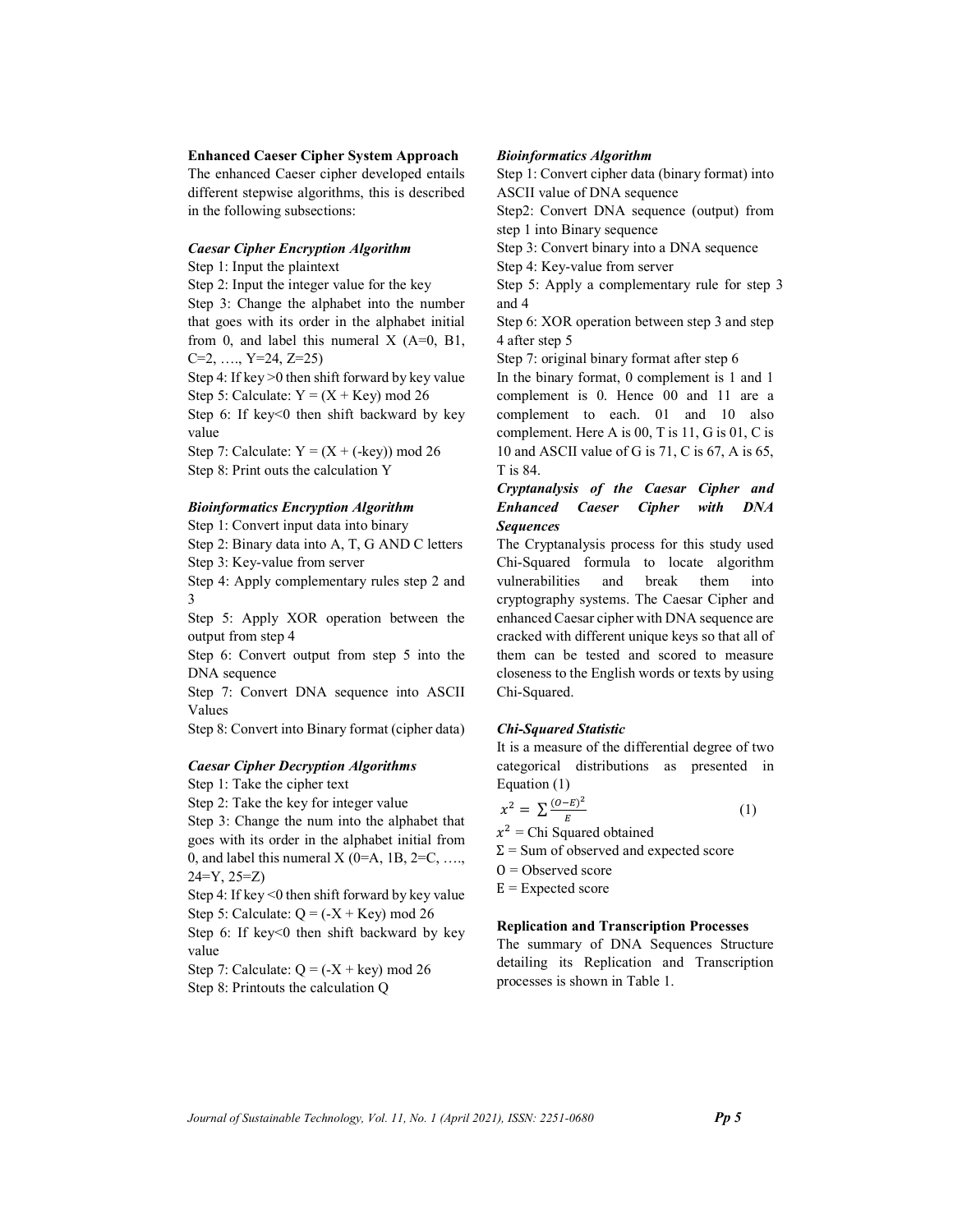| <b>Complementary Bases</b> |                   |  |
|----------------------------|-------------------|--|
| Replication                | Transcription     |  |
| $DNA \rightarrow DNA$      | $DNA \geq RNA$    |  |
| $A \rightarrow T$          | $A \rightarrow U$ |  |
| $T \rightarrow A$          | $T \rightarrow A$ |  |
| $C \rightarrow G$          | $C \rightarrow G$ |  |
| $G \rightarrow C$          | $G \rightarrow C$ |  |
|                            |                   |  |

Table 1: Replication and Transcription Processes

 $\overline{A}$  = Adenine,  $C$  = Cytosine,  $G$  = Guanine,  $T$  = Thymine,  $U$  = Uracil

|  | RESULTS AND DISCUSSION |  |
|--|------------------------|--|
|  |                        |  |

## Developed Enhanced Caser Cipher System Interface

The interface of the enhanced system is shown in Figure 2, where the plain text and key are entered for the Caesar Cipher Encryption

# Result of Cryptographic System for decrypting the enhanced Ceasar Cipher Encryption

Figure 3 shows the Cryptographic System Decryption of the results obtained.

# Result of Cryptographic for decrypting the enhanced Ceasar Cipher Encryption

The Cryptographic System for decrypting the enhanced Ceasar Cipher Encryption is shown in Figure 4.

## Evaluation of the Developed and Existing Algorithms

The enhanced Caesar cipher with DNA Sequence algorithm was evaluated and compared as shown in Tables 2, 3 and 4. The relevant analysis is presented for each of the examined algorithms, the analysis was obtained by practically decrypting ciphertext with different keys to identify decrypted cipher texts that are similar to English words or statements. From the Cryptanalysis of the Caesar Cipher with only decrypted texts shown in Table 3, it can be deduced from the low Chi-Squared values obtained (around 150) that using only Caesar for securing data/information is an effort in futility as it can be easily hacked or accessed by unauthorized users.

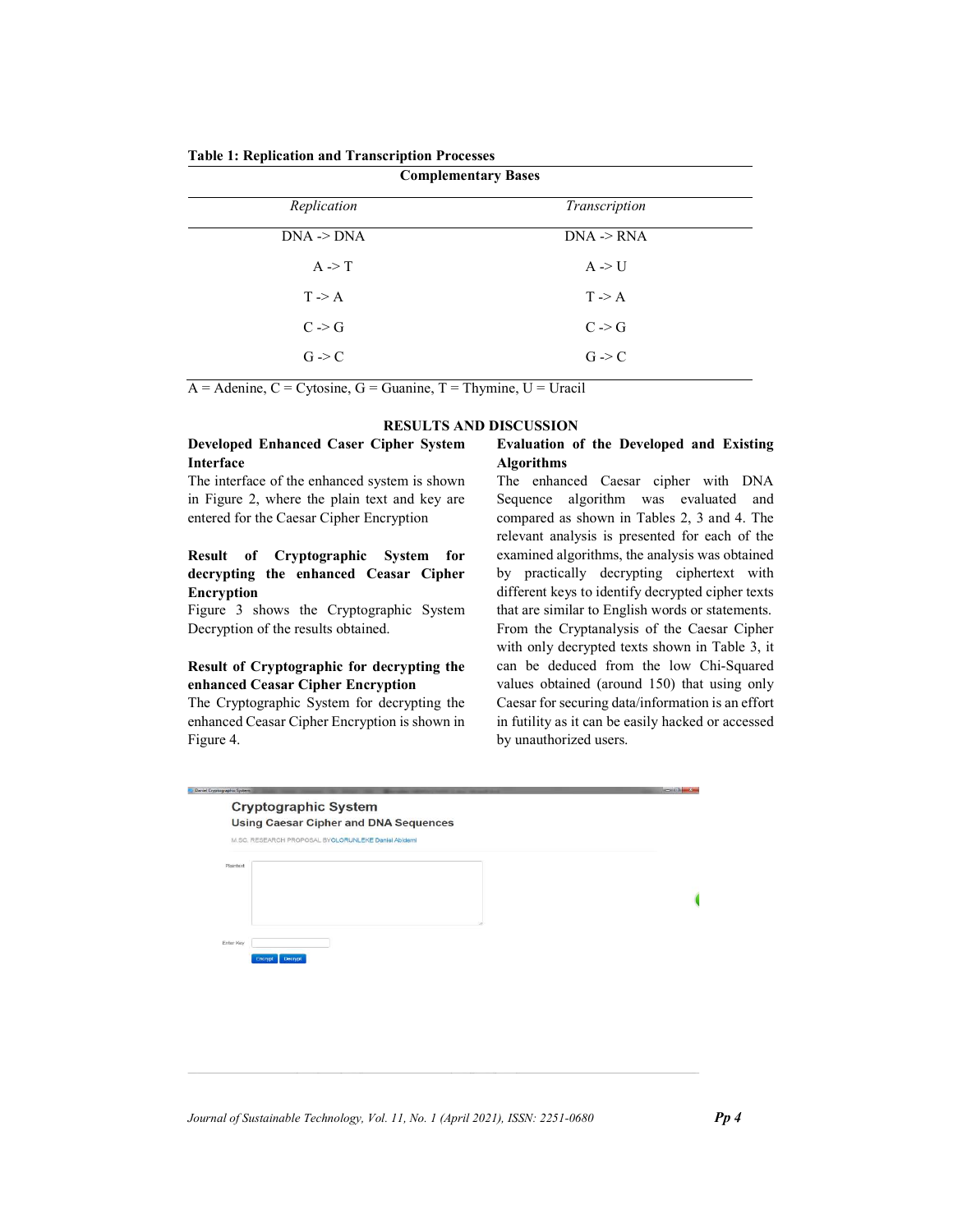Figure 2: Cryptographic System Interface

| - Daniel Cryptographic System | $-844 - 146$<br><b>Cryptographic System</b>                                                                                                                                                                                                                                                                                                                                                                                                                                                                                                                                                                                                                |
|-------------------------------|------------------------------------------------------------------------------------------------------------------------------------------------------------------------------------------------------------------------------------------------------------------------------------------------------------------------------------------------------------------------------------------------------------------------------------------------------------------------------------------------------------------------------------------------------------------------------------------------------------------------------------------------------------|
|                               | <b>Using Caesar Cipher and DNA Sequences</b>                                                                                                                                                                                                                                                                                                                                                                                                                                                                                                                                                                                                               |
|                               | M.SC. RESEARCH PROPOSAL BYOLORUNLEKE Daniel Abidemi                                                                                                                                                                                                                                                                                                                                                                                                                                                                                                                                                                                                        |
| Plaintext                     | their performances will increase our knowledge about how to go about instructional supervision (Wu<br>and Short, 1996).                                                                                                                                                                                                                                                                                                                                                                                                                                                                                                                                    |
| Enter Key                     | 25                                                                                                                                                                                                                                                                                                                                                                                                                                                                                                                                                                                                                                                         |
|                               | Decrypt<br>Encrypt<br><b>DNA Sequences Encryption(for Decryption))</b>                                                                                                                                                                                                                                                                                                                                                                                                                                                                                                                                                                                     |
|                               | AATCGGCTTTCACAGGATCGCTAGATCGCTAG TTCACAGGTACTAGCGGACGCTATGCATCAGTCAGTAGTCGCGCAATTTCTGCAAGCAGTAGTC ACTATGCGGCGATTACGCATCAGT<br>ATGTGCACTACTAGCGACTATGCGAATCGGCTATCGCTAGCAGTAGTCGCATAGTCAGGCCTATCAGTAGTCGCGCAATTCTTGGACAACTATGCGGCGATTACGCTTAGCAGCGTATACACTATGCGAATCGGC<br>GCTTAGCAACTATGCG AGGCCTATACTATGCG GCGCAATTCTTGGACAACTATGCGGCGATTACGCTTAGCA<br>TTCACAGGTACTAGCGTCTGCAAGGCTTAGCAGCATCAGTGCGATTACGACGCTATGCTTAGCATTCACAGGACTATGCGTACTAGCGGCGCAATTATCGCTAG<br>TCTGCAAGGCGATTACGCTCGTAACAGTAGTCGCATCAGTGGCCTATATTCACAGGTCTGCAAGTTCACAGGACTATGCGTACTAGCG (GTCACATGGCGATTAC GCGCAATTTACTAGCGGCATAGTC<br>CGAGTTCAGCGTATACACTATGCGGCATCAGTGCTTAGCA, 1996). |
|                               | Caesar Cipher (for reference only)                                                                                                                                                                                                                                                                                                                                                                                                                                                                                                                                                                                                                         |
|                               |                                                                                                                                                                                                                                                                                                                                                                                                                                                                                                                                                                                                                                                            |

Figure 3: Interface for Cryptographic System Decryption



Figure 4: Interface for Cryptographic for decrypting the enhanced Ceasar Cipher Encryption

| Table 2: Relative Frequency of the First Letter of an English word |               |               |                |  |
|--------------------------------------------------------------------|---------------|---------------|----------------|--|
| $A=11.682\%$                                                       | $B = 4.434\%$ | $C = 5.238\%$ | $D=3.174%$     |  |
| $E=2.799\%$                                                        | $F=4.027\%$   | $G=1.642\%$   | $H=4.200\%$    |  |
| $I = 7.294\%$                                                      | $J=0.511\%$   | $K=0.456%$    | $L = 2.415%$   |  |
| $M = 3.826\%$                                                      | $N = 2.284\%$ | $Q=7.631\%$   | $P = 4.319\%$  |  |
| $Q=0.222\%$                                                        | $R = 2.826\%$ | $S = 6.686\%$ | $T = 15.978\%$ |  |
| $U=1.183%$                                                         | $V=0.824\%$   | $W = 5.497\%$ | $X=0.045%$     |  |
| $Y=0.763\%$                                                        | $Z=0.045%$    |               |                |  |

| Table 2: Relative Frequency of the First Letter of an English word |  |  |
|--------------------------------------------------------------------|--|--|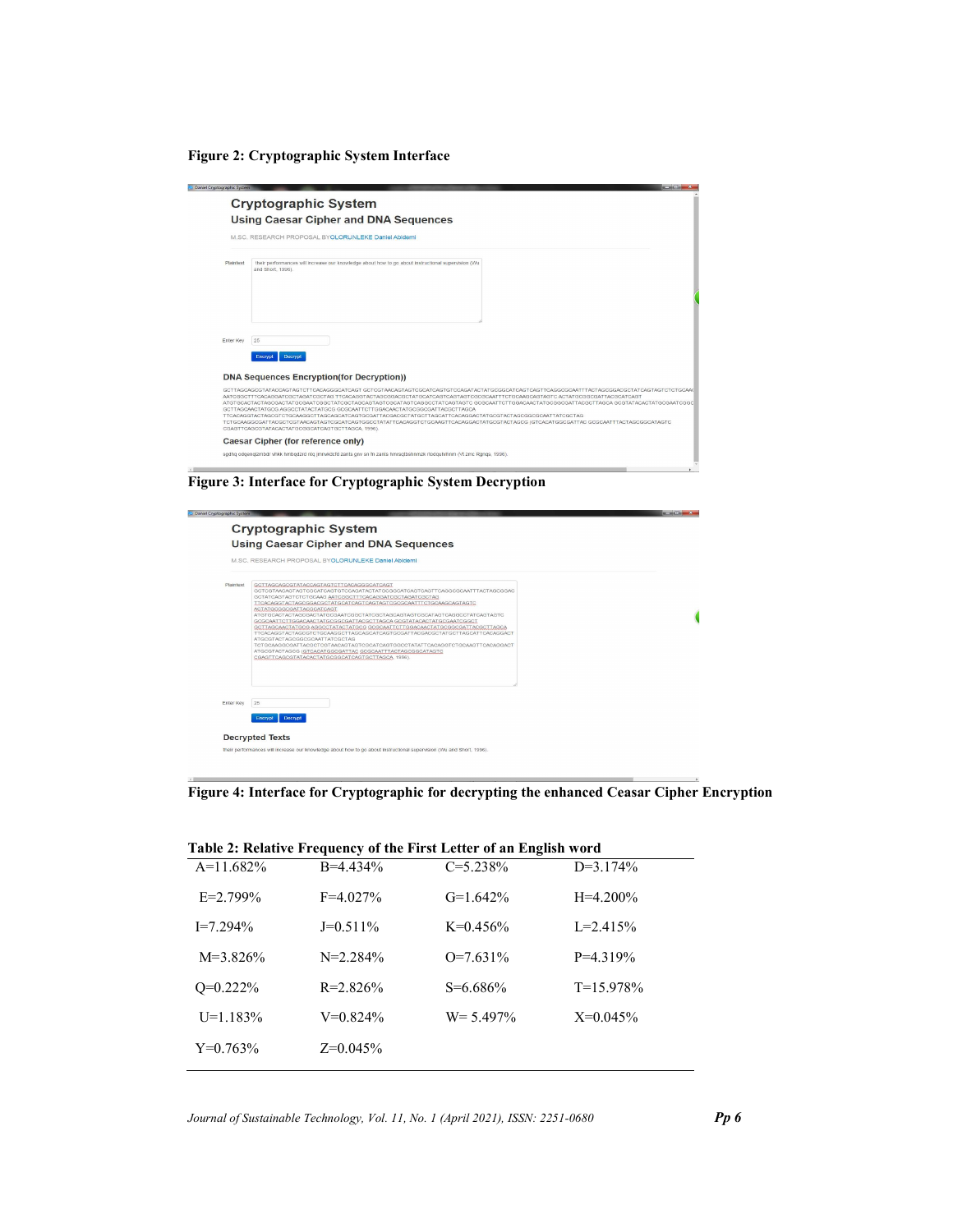| <b>Shift Key</b>        | Decrypted text                 | Chi-Sq Score |
|-------------------------|--------------------------------|--------------|
| $\mathbf{1}$            | Oiftfmmttfbtifmmtczuiftfbtipsg | 157.7825066  |
| $\overline{c}$          | Ujgugnnuugcujgnnudavjgugcujqtg | 534.7156469  |
| $\overline{\mathbf{3}}$ | Vkhyhoovyhdykhoovebwkhyhdykruh | 299.7012102  |
| $\overline{4}$          | Wliwippwwiewlippwfcxliwiewlsvi | 154.5055963  |
| 5                       | Xmjxjqqxxjfxmjqqxgdymjxjfxmtwj | 3048.475405  |
| 6                       | Ynkykrryykgynkrryheznkykgynuxk | 385.6916792  |
| 7                       | Zolzlsszzlhzolsszifaolzlhzovyl | 3083.352285  |
| 8                       | Apmamttaamiapmttajgbpmamiapwzm | 174.4662539  |
| 9                       | Bqnbnuubbnjbqnuubkhcqnbnjbqxan | 807.6407678  |
| 10                      | Crocovvccokcrovvclidrocokcrybo | 155.1607209  |
| 11                      | Dspdpwwddpldspwwdmjespdpldszcp | 211.8585288  |
| 12                      | Etqeqxxeeqmetqxxenkftqeqmetadq | 1994.630884  |
| 13                      | Furfryyffrnfuryyfolgurfrnfuber | 146.7403296  |
| 14                      | Gvsgszzggsogvszzgpmhvsgsogvcfs | 925.8819525  |
| 15                      | Hwthtaahhtphwtaahqniwthtphwdgt | 95.84617614  |
| 16                      | Ixuiubbiiuqixubbirojxuiuqixehu | 608.3853772  |
| 17                      | Jyvjvccjjvrjyvccjspkyvjvrjyfiv | 1615.940903  |
| 18                      | Kzwkwddkkwskzwddktqlzwkwskzgjw | 1151.241238  |
| 19                      | Laxlxeellxtlaxeelurmaxlxtlahkx | 807.6407678  |
| 20                      | Mbymyffmmyumbyffmvsnbymyumbily | 211.7118721  |
| 21                      | Ncznzggnnzvnczggnwtocznzvncjmz | 2419.975554  |
| 22                      | Odaoahhooawodahhoxupdaoawodkna | 75.3495711   |
| 23                      | Pebpbiippbxpebiipyvqebpbxpelob | 330.575228   |
| 24                      | Qfcqcjjqqcyqfcjjqzwrfcqcyqfmpc | 2601.039571  |
| 25                      | Rgdrdkkrrdzrgdkkraxsgdrdzrgnqd | 387.1881587  |
| 26                      | Shesellsseashellsbytheseashore | 45.49886857  |

Table 3: Cryptanalysis of the Caesar Cipher Only Decrypted Texts

| Table 4: Cryptanalysis of the Enhanced Caesar Cipher with DNA Sequence Only decrypted |  |  |
|---------------------------------------------------------------------------------------|--|--|
| texts                                                                                 |  |  |
|                                                                                       |  |  |

| <b>Shift Key</b> | Decrypted text                    | <b>Chi-Sq Score</b> |
|------------------|-----------------------------------|---------------------|
|                  | ATACCGTGCAGGATTCAGGCCTATGCGATTACA | 1391.424048         |
|                  | GGCCTATTACTAGCGTACTAGCGGCGATTACGC |                     |
|                  | GATTACAGGCCTATGACGCTATGCGATTACCAG |                     |
|                  | GATTCAGGCCTATTACTAGCGTACTAGCGGCGA |                     |
|                  | TTACGCATAGTCGCGCAATTGGCCTATACAGGA |                     |
|                  | TTCAGGCCTATGCGATTACAGGCCTATGACGCT |                     |
|                  | ATGCGATTACCAGGATTCATACGGTCGCTTAGC |                     |
|                  | AAGGCCTAT                         |                     |
| $\mathfrak{D}$   | ATCCTGAGATGTGCACGCGTATACGGCCTATAG | 1391.424048         |
|                  | CGTATACACTATGCGACTATGCGGGCCTATAGG |                     |
|                  | CCTATAGCGTATACGCATAGTCGGCCTATAATG |                     |
|                  | TGCACGCGTATACACTATGCGACTATGCGGGCC |                     |
|                  | TATACAGTAGTCCTTGGACAAATCGGCTATGTG |                     |
|                  | CACGCGTATACGGCCTATAGCGTATACGCATAG |                     |
|                  | TCGGCCTATAATGTGCACGCATCAGTGCGATTA |                     |
|                  | CGCGTATAC                         |                     |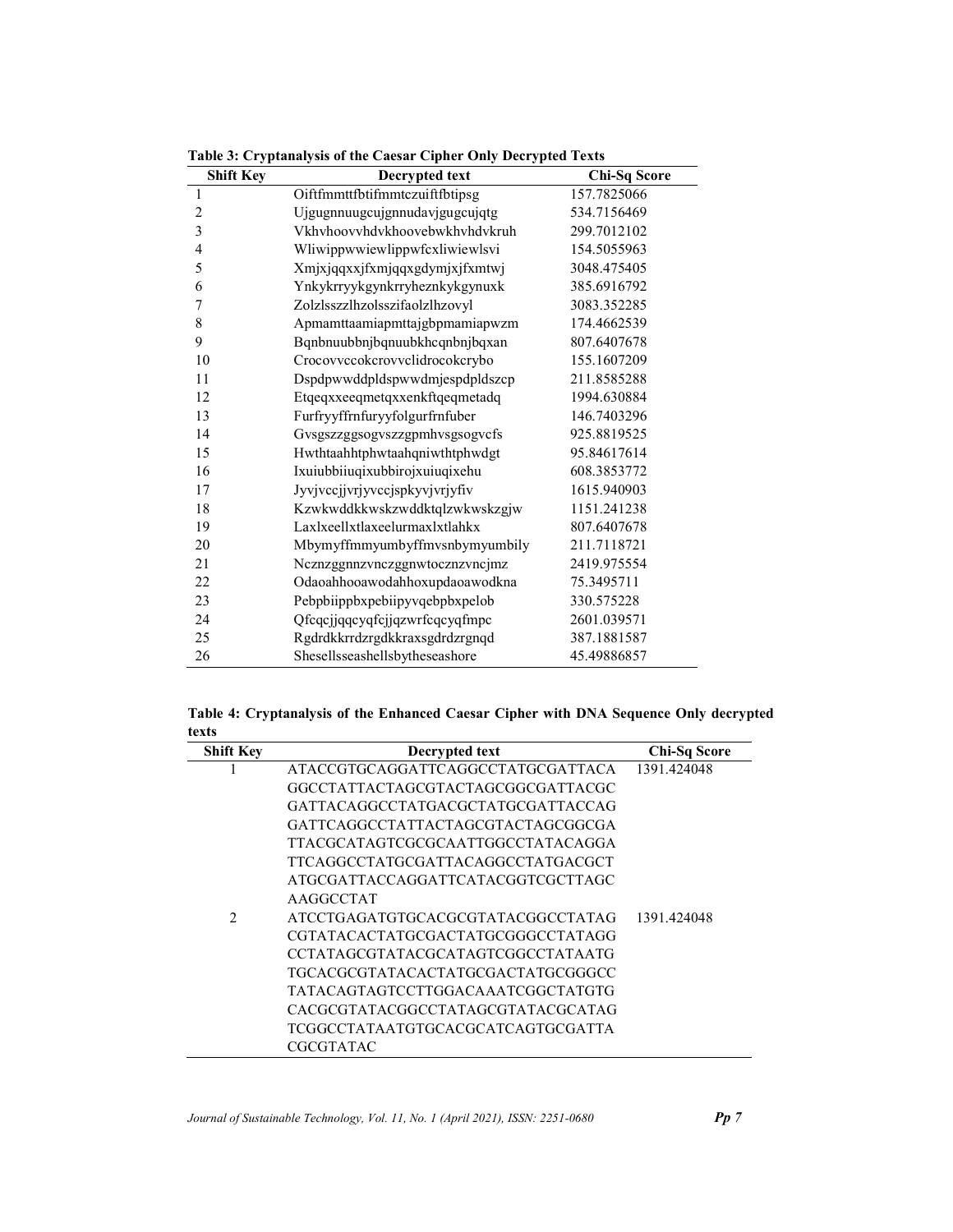| <b>Shift Key</b> | Decrypted text                           | Chi-Sq Score |
|------------------|------------------------------------------|--------------|
| 3                | GTCACATGATCGCTAGTTCACAGGAATCGGCTT        | 1391.424048  |
|                  | <b>TCACAGGGCTCGTAAGCTCGTAAAATCGGCTAA</b> |              |
|                  | TCGGCTTTCACAGGCAGTAGTCAATCGGCTATC        |              |
|                  | GCTAGTTCACAGGGCTCGTAAGCTCGTAAAATC        |              |
|                  | GGCTGTCCAGATGACGCTATCACGTGATATCGC        |              |
|                  | TAGTTCACAGGAATCGGCTTTCACAGGCAGTAG        |              |
|                  | <b>TCAATCGGCTATCGCTAGTCTGCAAGGGCCTAT</b> |              |
|                  | <b>ATTCACAGG</b>                         |              |
| 4                | TGCGACTACAGTTCAGCAGGATTCCACGTGATC        | 1391.424048  |
|                  | AGGATTCATACGGTCATACGGTCCACGTGATCA        |              |
|                  | CGTGATCAGGATTCGTCCAGATCACGTGATCAG        |              |
|                  | TTCAGCAGGATTCATACGGTCATACGGTCCACG        |              |
|                  | TGATAGGCCTATGCATAGTCTACAGTCGCAGTT        |              |
|                  | CAGCAGGATTCCACGTGATCAGGATTCGTCCAG        |              |
|                  | ATCACGTGATCAGTTCAGGCTTAGCAAATCGGC        |              |
|                  | TCAGGATTC                                |              |
| 5                | GTACGTACTACTAGCGATGTGCACTACAGTCGA        | 1391.424048  |
|                  | TGTGCACGCATCAGTGCATCAGTTACAGTCGTA        |              |
|                  | CAGTCGATGTGCACAGGCCTATTACAGTCGTAC        |              |
|                  | TAGCGATGTGCACGCATCAGTGCATCAGTTACA        |              |
|                  | GTCGGCGTATACCAGTAGTCTGCCAATGTACTA        |              |
|                  | GCGATGTGCACTACAGTCGATGTGCACAGGCCT        |              |
|                  | ATTACAGTCGTACTAGCGGCGATTACCACGTGA        |              |
|                  | TATGTGCAC                                |              |
| 6                | TCAGACGTACTATGCGATCGCTAGTGCCAATGA        | 1391.424048  |
|                  | TCGCTAGTCTGCAAGTCTGCAAGTGCCAATGTG        |              |
|                  | CCAATGATCGCTAGGCGTATACTGCCAATGACT        |              |
|                  | ATGCGATCGCTAGTCTGCAAGTCTGCAAGTGCC        |              |
|                  | AATGTTCACAGGGTCCAGATGCGCAATTACTAT        |              |
|                  | GCGATCGCTAGTGCCAATGATCGCTAGGCGTAT        |              |
|                  | ACTGCCAATGACTATGCGGGCCTATATACAGTC        |              |
|                  | <b>GATCGCTAG</b>                         |              |
| 7                | TACGAGTCGCTCGTAACAGTTCAGGCGCAATTC        | 1391.424048  |
|                  | AGTTCAGGCTTAGCAGCTTAGCAGCGCAATTGC        |              |
|                  | GCAATTCAGTTCAGTTCACAGGGCGCAATTGCT        |              |
|                  | CGTAACAGTTCAGGCTTAGCAGCTTAGCAGCGC        |              |
|                  | AATTCAGGATTCAGGCCTATCTTGGACAGCTCG        |              |
|                  | TAACAGTTCAGGCGCAATTCAGTTCAGTTCACA        |              |
|                  |                                          |              |
|                  | GGGCGCAATTGCTCGTAAAATCGGCTTGCCAAT        |              |
|                  | <b>GCAGTTCAG</b>                         |              |
| 8                | TCCAAGTGATACGGTCTACTAGCGCTTGGACAT        | 1391.424048  |
|                  | ACTAGCGGCGATTACGCGATTACCTTGGACACT        |              |
|                  | TGGACATACTAGCGCAGGATTCCTTGGACAATA        |              |
|                  | CGGTCTACTAGCGGCGATTACGCGATTACCTTG        |              |
|                  | GACAATGTGCACGCGTATACGACGCTATATACG        |              |
|                  | GTCTACTAGCGCTTGGACATACTAGCGCAGGAT        |              |
|                  | TCCTTGGACAATACGGTCCACGTGATGCGCAAT        |              |
|                  | <b>TTACTAGCG</b>                         |              |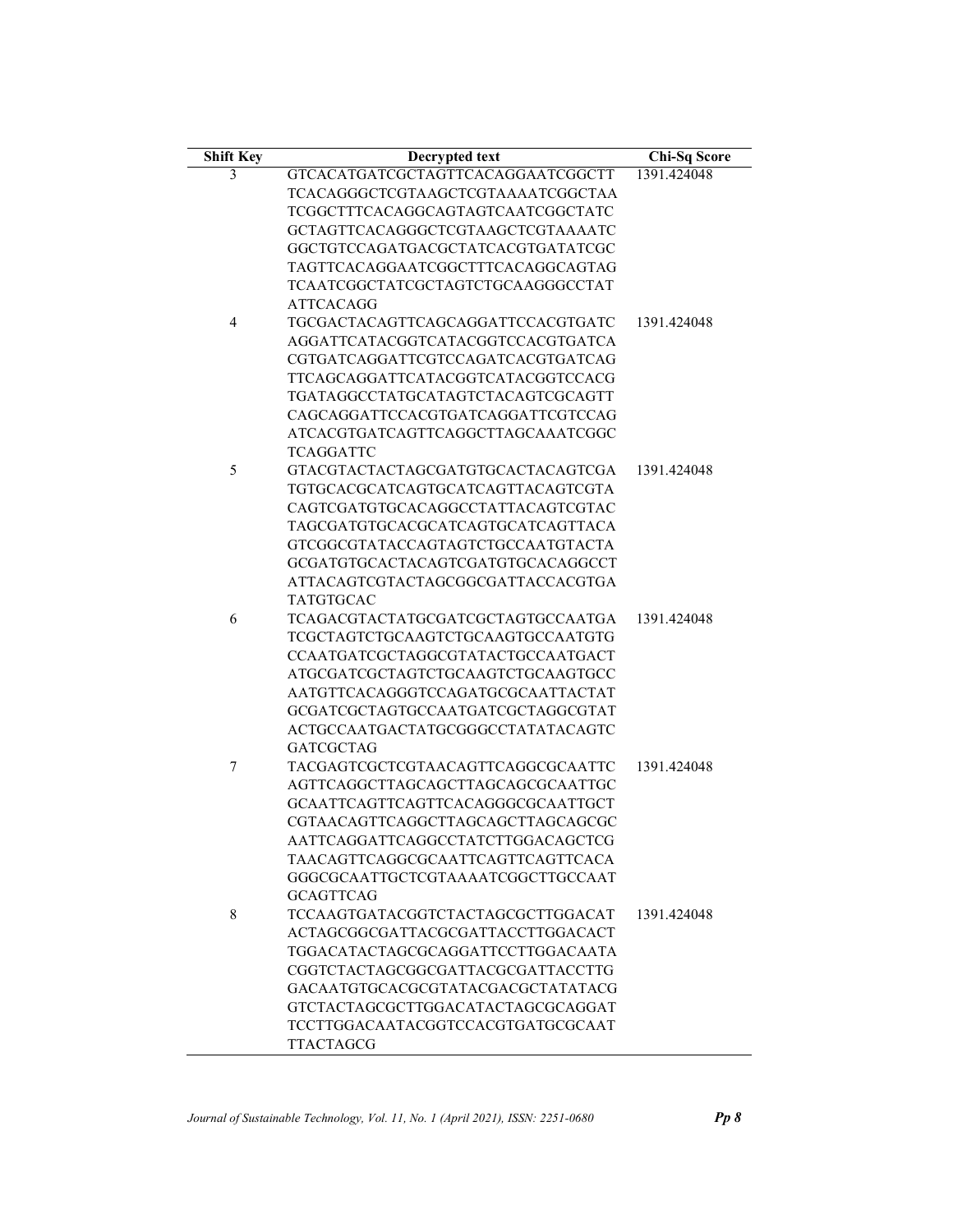| <b>Shift Key</b> | Decrypted text                    | Chi-Sq Score |
|------------------|-----------------------------------|--------------|
| 9                | GCGAATTCGCATCAGTACTATGCGGACGCTATA | 1391.424048  |
|                  | CTATGCGGGCCTATAGGCCTATAGACGCTATGA |              |
|                  | CGCTATACTATGCGATGTGCACGACGCTATGCA |              |
|                  | TCAGTACTATGCGGGCCTATAGGCCTATAGACG |              |
|                  | CTATATCGCTAGTTCACAGGGCATAGTCGCATC |              |
|                  | AGTACTATGCGGACGCTATACTATGCGATGTGC |              |
|                  | ACGACGCTATGCATCAGTTACAGTCGCTTGGAC |              |
|                  | <b>AACTATGCG</b>                  |              |
| 11               | GAACTTGCGCTTAGCAATACGGTCCAGTAGTCA | 1391.424048  |
|                  | TACGGTCCACGTGATCACGTGATCAGTAGTCCA |              |
|                  | GTAGTCATACGGTCCAGTTCAGCAGTAGTCGCT |              |
|                  | TAGCAATACGGTCCACGTGATCACGTGATCAGT |              |
|                  | AGTCTACTAGCGATGTGCACGTCCAGATGCTTA |              |
|                  | GCAATACGGTCCAGTAGTCATACGGTCCAGTTC |              |
|                  | AGCAGTAGTCGCTTAGCAGCGCAATTGCATAGT |              |
|                  | CATACGGTC                         |              |
| 12               | AGTTGACCGCGATTACGCATCAGTGTCCAGATG | 1391.424048  |
|                  | CATCAGTTACAGTCGTACAGTCGGTCCAGATGT |              |
|                  | CCAGATGCATCAGTTACTAGCGGTCCAGATGCG |              |
|                  | ATTACGCATCAGTTACAGTCGTACAGTCGGTCC |              |
|                  | AGATACTATGCGATCGCTAGAGGCCTATGCGAT |              |
|                  | TACGCATCAGTGTCCAGATGCATCAGTTACTAG |              |
|                  | CGGTCCAGATGCGATTACCTTGGACACAGTAGT |              |
|                  | <b>CGCATCAGT</b>                  |              |
| 13               | GACTGCATGGCCTATATCTGCAAGAGGCCTATT | 1391.424048  |
|                  | CTGCAAGTGCCAATGTGCCAATGAGGCCTATAG |              |
|                  | GCCTATTCTGCAAGACTATGCGAGGCCTATGGC |              |
|                  | CTATATCTGCAAGTGCCAATGTGCCAATGAGGC |              |
|                  | CTATGCTCGTAACAGTTCAGGCGTATACGGCCT |              |
|                  | ATATCTGCAAGAGGCCTATTCTGCAAGACTATG |              |
|                  | CGAGGCCTATGGCCTATAGACGCTATGTCCAGA |              |
|                  | TTCTGCAAG                         |              |
| 14               | TTCCAGGAAATCGGCTGCTTAGCAGCGTATACG | 1391.424048  |
|                  | CTTAGCAGCGCAATTGCGCAATTGCGTATACGC |              |
|                  | GTATACGCTTAGCAGCTCGTAAGCGTATACAAT |              |
|                  | CGGCTGCTTAGCAGCGCAATTGCGCAATTGCGT |              |
|                  | ATACATACGGTCTACTAGCGTTCACAGGAATCG |              |
|                  | GCTGCTTAGCAGCGTATACGCTTAGCAGCTCGT |              |
|                  | AAGCGTATACAATCGGCTGCATAGTCAGGCCTA |              |
|                  | TGCTTAGCA                         |              |
| 15               | TAGGCTACCACGTGATGCGATTACTTCACAGGG | 1391.424048  |
|                  | CGATTACCTTGGACACTTGGACATTCACAGGTT |              |
|                  | CACAGGGCGATTACATACGGTCTTCACAGGCAC |              |
|                  | GTGATGCGATTACCTTGGACACTTGGACATTCA |              |
|                  | CAGGGCATCAGTACTATGCGCAGGATTCCACGT |              |
|                  | GATGCGATTACTTCACAGGGCGATTACATACGG |              |
|                  | TCTTCACAGGCACGTGATCAGTAGTCGCGTATA |              |
|                  |                                   |              |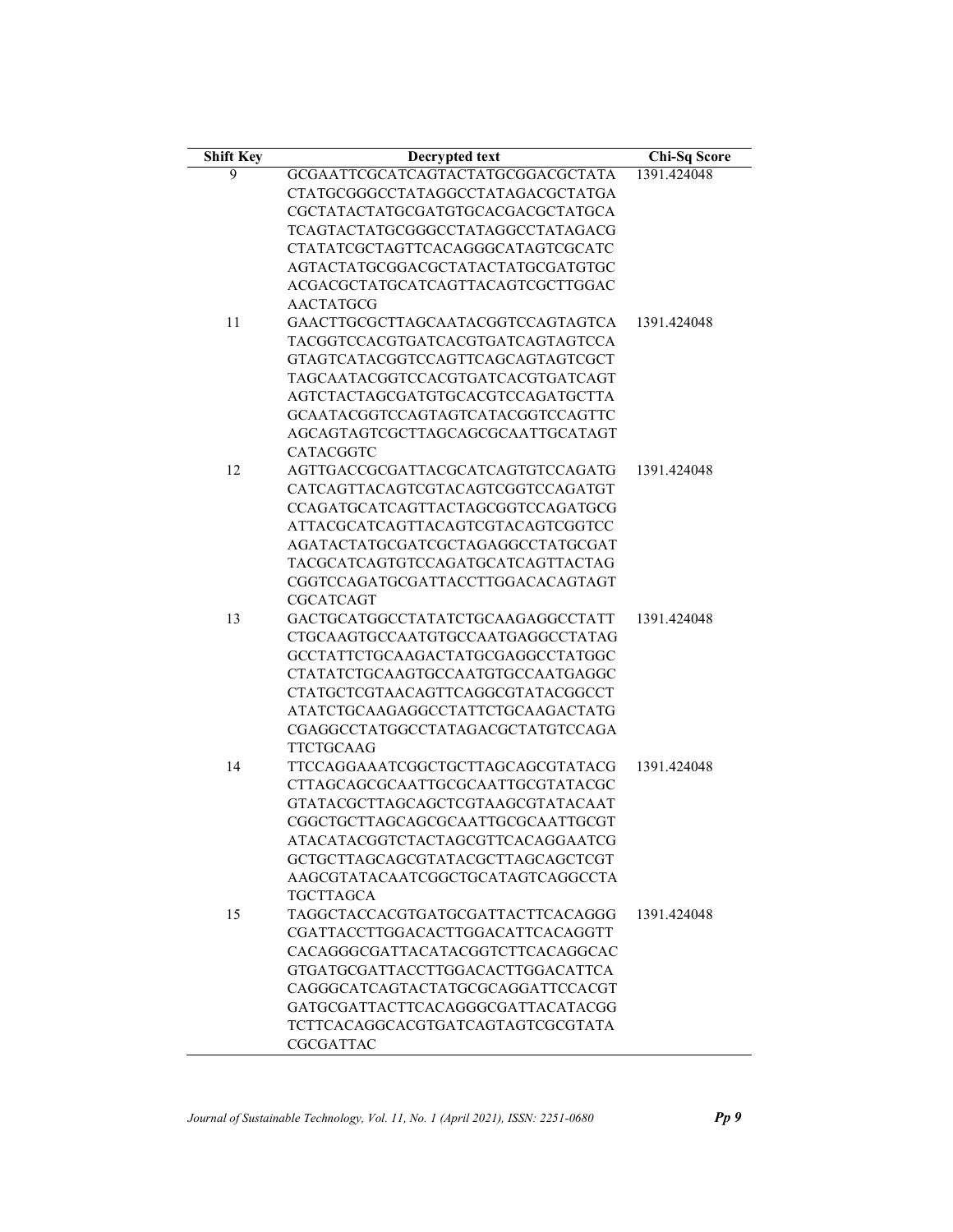| <b>Shift Key</b> | Decrypted text                    | <b>Chi-Sq Score</b> |
|------------------|-----------------------------------|---------------------|
| 16               | ATCGGTCATACAGTCGGGCCTATACAGGATTCG | 1391.424048         |
|                  | GCCTATAGACGCTATGACGCTATCAGGATTCCA |                     |
|                  | GGATTCGGCCTATAGCATCAGTCAGGATTCTAC |                     |
|                  | AGTCGGGCCTATAGACGCTATGACGCTATCAGG |                     |
|                  | ATTCTCTGCAAGGCTCGTAAATGTGCACTACAG |                     |
|                  | TCGGGCCTATACAGGATTCGGCCTATAGCATCA |                     |
|                  | GTCAGGATTCTACAGTCGGTCCAGATTTCACAG |                     |
|                  | GGGCCTATA                         |                     |
| 17               | CTGATACGTGCCAATGAATCGGCTATGTGCACA | 1391.424048         |
|                  | ATCGGCTGCATAGTCGCATAGTCATGTGCACAT |                     |
|                  | GTGCACAATCGGCTTCTGCAAGATGTGCACTGC |                     |
|                  | CAATGAATCGGCTGCATAGTCGCATAGTCATGT |                     |
|                  | GCACGCTTAGCAATACGGTCATCGCTAGTGCCA |                     |
|                  | ATGAATCGGCTATGTGCACAATCGGCTTCTGCA |                     |
|                  | AGATGTGCACTGCCAATGAGGCCTATCAGGATT |                     |
|                  | <b>CAATCGGCT</b>                  |                     |
| 18               | GCCGTAATGCGCAATTCACGTGATATCGCTAGC | 1391.424048         |
|                  | ACGTGATCAGTAGTCCAGTAGTCATCGCTAGAT |                     |
|                  | CGCTAGCACGTGATGCTTAGCAATCGCTAGGCG |                     |
|                  | CAATTCACGTGATCAGTAGTCCAGTAGTCATCG |                     |
|                  | CTAGGCGATTACGCATCAGTCAGTTCAGGCGCA |                     |
|                  | ATTCACGTGATATCGCTAGCACGTGATGCTTAG |                     |
|                  | CAATCGCTAGGCGCAATTGCGTATACATGTGCA |                     |
|                  | <b>CCACGTGAT</b>                  |                     |
| 19               | ATCCGGTACTTGGACATACAGTCGCAGTTCAGT | 1391.424048         |
|                  | ACAGTCGGTCCAGATGTCCAGATCAGTTCAGCA |                     |
|                  | GTTCAGTACAGTCGGCGATTACCAGTTCAGCTT |                     |
|                  | GGACATACAGTCGGTCCAGATGTCCAGATCAGT |                     |
|                  | TCAGGGCCTATATCTGCAAGTACTAGCGCTTGG |                     |
|                  | ACATACAGTCGCAGTTCAGTACAGTCGGCGATT |                     |
|                  | ACCAGTTCAGCTTGGACATTCACAGGATCGCTA |                     |
|                  | <b>GTACAGTCG</b>                  |                     |
| 20               | GTGACATCGACGCTATTGCCAATGTACTAGCGT | 1391.424048         |
|                  | GCCAATGAGGCCTATAGGCCTATTACTAGCGTA |                     |
|                  | CTAGCGTGCCAATGGGCCTATATACTAGCGGAC |                     |
|                  | GCTATTGCCAATGAGGCCTATAGGCCTATTACT |                     |
|                  | AGCGAATCGGCTGCTTAGCAACTATGCGGACGC |                     |
|                  | TATTGCCAATGTACTAGCGTGCCAATGGGCCTA |                     |
|                  | TATACTAGCGGACGCTATCAGGATTCCAGTTCA |                     |
|                  | <b>GTGCCAATG</b>                  |                     |

Expected Count =  $FRep / 100 \times LEN$ A Chi-Squared value that is above 150 does not and will likely not be similar to or appear to be similar to an English statement or word. Results from Table 3 confirm the different Chi-Squared value for Caesar Cipher decrypted texts and it was observed that "Shesellsseashellsbytheseashore, X 2 = 45.49886857" that has the least chi-squared value using a shift of 26. Reading from the decrypted text for a shift of 26 it can be observed that it is an English statement. Hence cipher can be hacked and decoded easily.

Results from Table 4 confirm a different Chi-Squared value which is 1391.424048 for all enhanced Caesar cipher with DNA sequence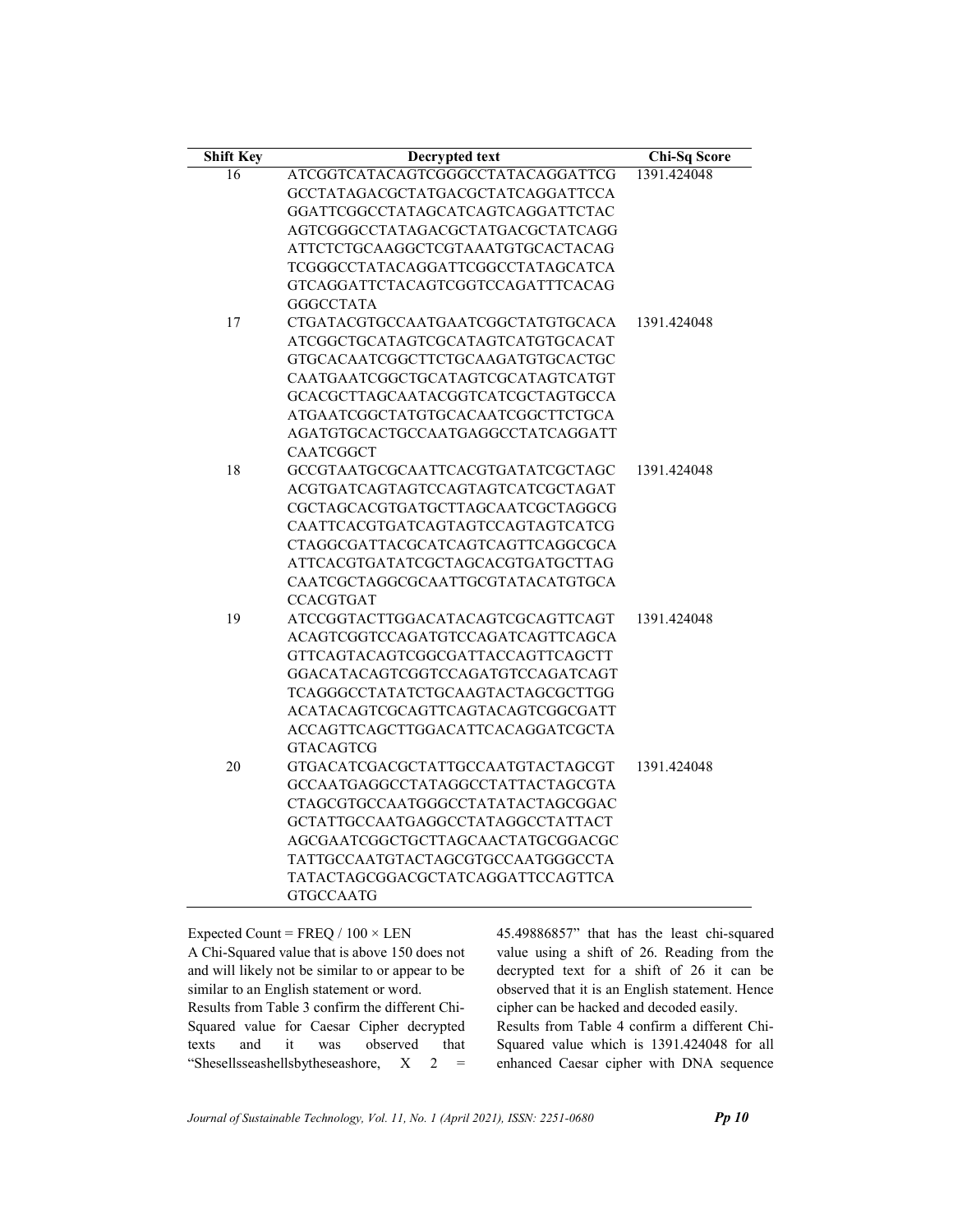decrypted texts while using different shift. Since the value is far above 150, It strongly indicate that the decrypted texts does not and will likely not be similar to English statements, clearly showing its non-vulnerability for hackers and unauthorized access.

### **CONCLUSION**

In this paper, an enhanced Caesar Cipher Cryptographic system was developed. It was achieved by using Deoxyribonucleic Acid (DNA) sequencing techniques in the generation of keys for shifting the cipher texts obtained from the Caesar Cipher encryption. The characters obtained in the DNA sequencing technique were scrambled by using only four letters A, T, C and G which represents the nucleotides which make up a DNA molecule. The results showed enhancement of information and Data security with respect to data Integrity, Authentication and Confidentiality which is presently limited to the encryption/decryption of text files only.

### **REFERENCES**

- Al-Mahdi, H., R.Shahin, O., Fouad, Y. and Alkhaldi, K. (2018). Design and analysis of DNA Binary Cryptography Algorithm for Plaintext. International Journal of Engineering and Technology, 10(3), 699– 706. https://doi.org/10.21817/ijet/2018/ v10i3/ 181003055
- Al-mahdi, H., Shahin, O. R., Fouad, Y. and Alkhaldi, K. (2018). Design and analysis of DNA Binary Cryptography Algorithm for Plaintext. International Journal of Engineering and Technology, 10(3), 699– 706. https://doi.org/10.21817/ijet/2018/ v10i3/ 181003055
- Balogun, A., Sadiku, P. and Mojeed, H. (2017). Multiple Ceaser Cipher Encryption Algorithm. ABACUS, 44(2), 250–258.
- Bhanot, R. and Hans, R. (2015). A Review and Comparative Analysis of Various Encryption Algorithms. International Journal Secuirty, 9(4), 289–306.
- Das, A., Sarma, S. K. and Deka, S. (2019). Data Security with DNA Cryptography. Proceeding of the World Congress on Engineering, 1–6.
- Dixit, P., Trivedi, M. C., Gupta, A. K., Yadav, V. K. and Singh, V. K. (2019). Video steganography using concept of DNA sequence and index compression technique. International Journal of Engineering and Advanced Technology, 8(5), 408–417.
- Dubey, R., Saxena, A. and Gond, S. (2015). An Innovative Data Security Techniques Using Cryptography and Steganographic

Techniques. International Journal of Computer Science and Technologies, 6(3), 2175–2182.

- Enas, Imran, I. and Farah. (2014). Enhancement Caesar Cipher for Better Security. IOSR Journal of Computer Engineering, 16(3), 1–5.
- Fernandez, S. A., Juan, A. A., Adrian, J. de A., Silva, D. G. e. and Terren, D. R. (2018). Metaheuristics in Telecommunication Systems: Network Design, Routing, and Allocation Problems. IEEE Systems Journal, 1–10. https://doi.org/10.1109/JSYST.2017. 2788053
- Goyal, K. and Kinger, S. (2013). Modified Caesar Cipher for Better Security Enhancement. International Journal of Computer Applications, 73(3), 26–31.
- Imran, I. E. and Abdulkareem, F. A. (2014). Enhancement Caesar Cipher for Better Security. IOSR Journal of Computer Engineering, 16(3), 1–5.
- Jain, A., Dedhia, R. and Patil, A. (2015). Enhancing the Security of Caesar Cipher Substitution Method using a Randomized Approach for more Secure Communication. International Journal of Computer Applications, 129(13), 6–11.
- Karimi, M. (2017). Cryptography using DNA Nucleotides. 168(7), 16–18.
- Kumari, S. (2017). A research Paper on Cryptography Encryption and Compression Techniques. International Journal of Engineering and Computer

Journal of Sustainable Technology, Vol. 11, No. 1 (April 2021), ISSN: 2251-0680 **Pp 4**